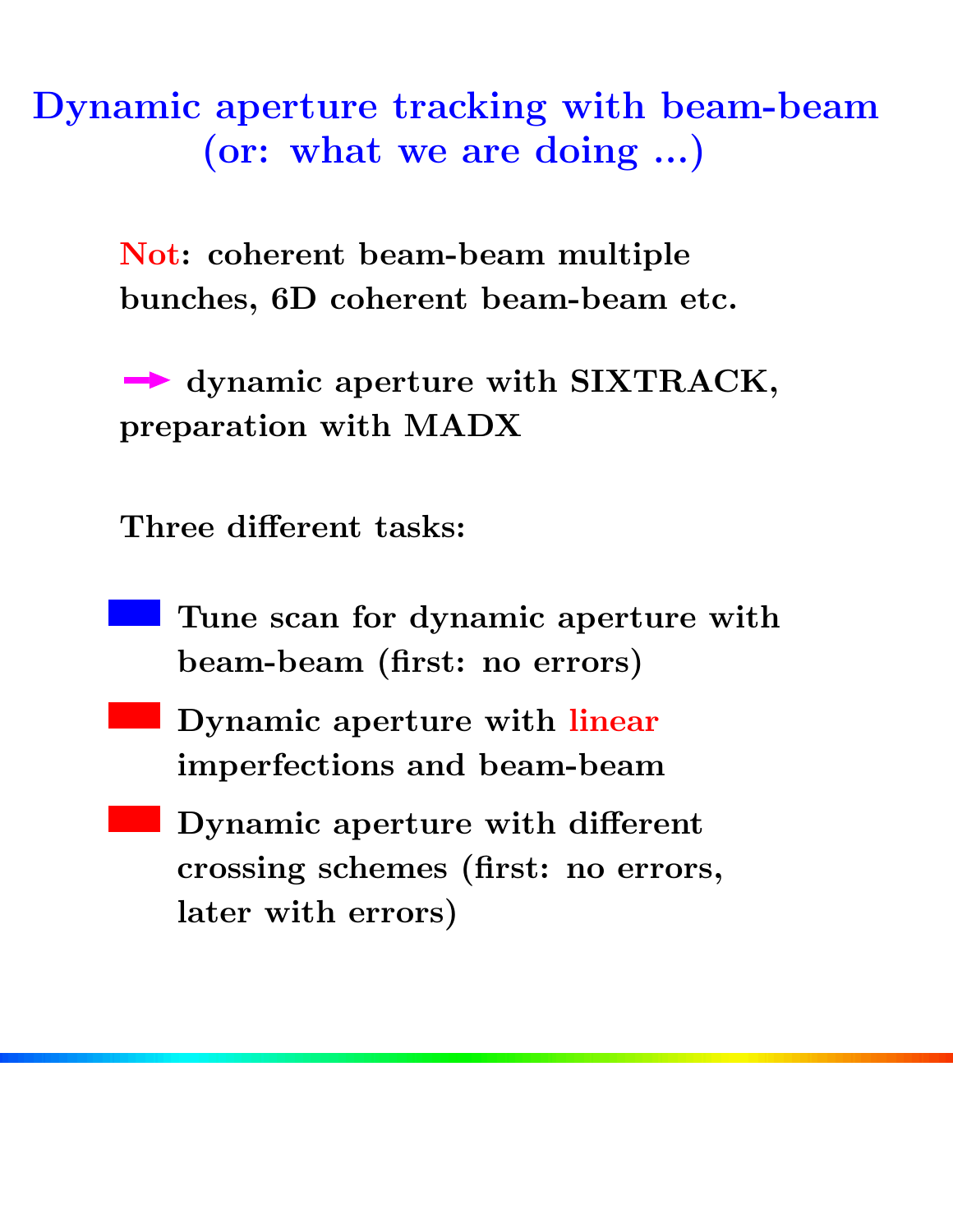# **Tune scan for dynamic aperture with beam-beam**

- **At present done by Dobrin Kaltchev at TRIUMF**
- **Includes head-on and long range interactions**
- **No linear or non-linear errors, therefore no corrections (at present)**
- **Dobrin Kaltchev will (probably) come for a visit and report**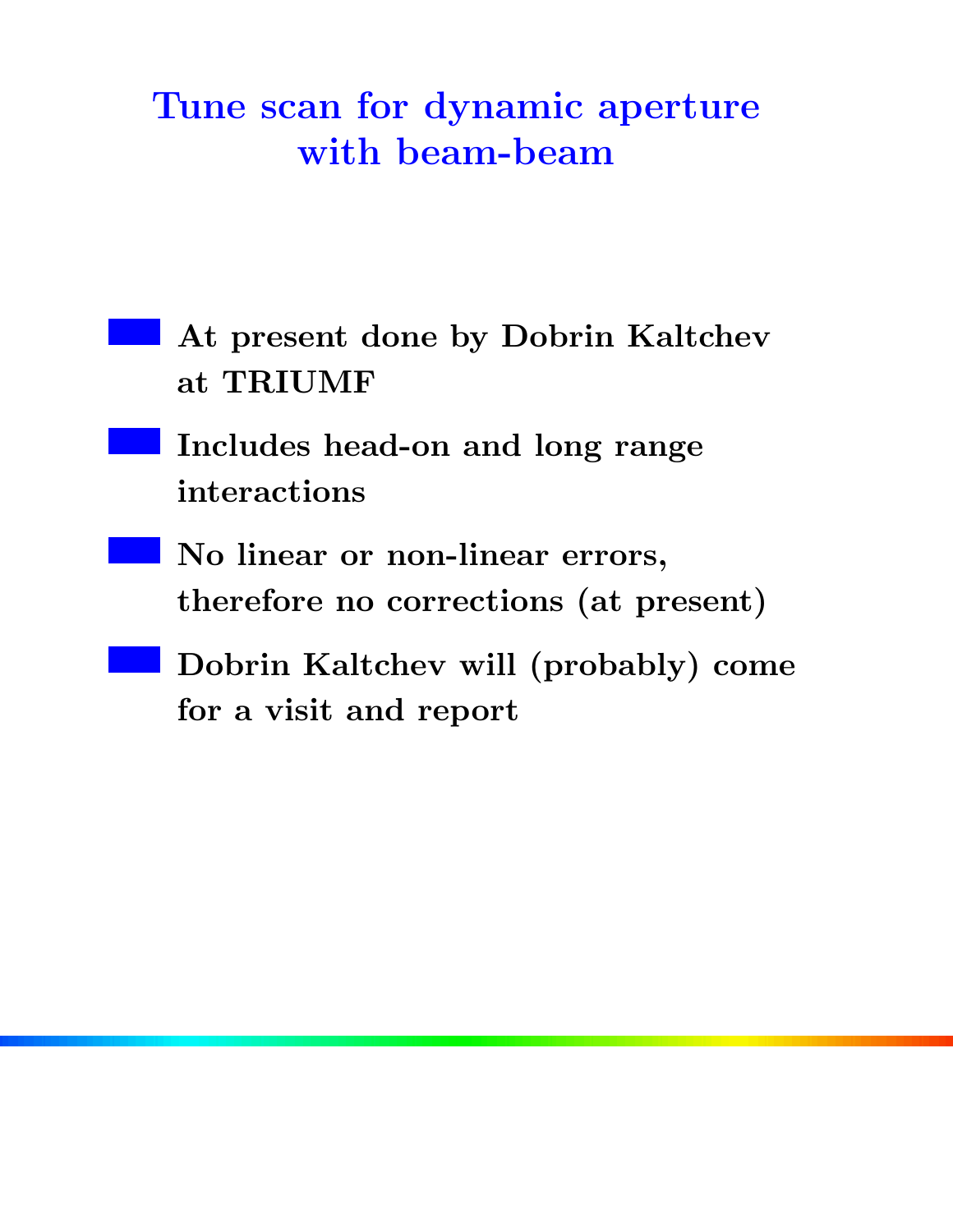# **Linear imperfections**

**Basic idea (steps):**

- **Assign field and alignment errors on both beams**
- **Correct errors, simulate operation, i.e. use only information available in control room (NO matching !) :**
	- **Ideal model (e.g. for orbit correction)**
	- **Knobs (e.g. for** β**-adjustment, tune**∗) **, chromaticity**∗) **, adjust collision etc.)**
- **Derive beam-beam elements from the two corrected beams and install them (all with MADX)**
- **Track one or both beams with beam-beam elements (with sixtrack) to get dynamic aperture**

<sup>∗</sup>) **a little bit of cheating ...**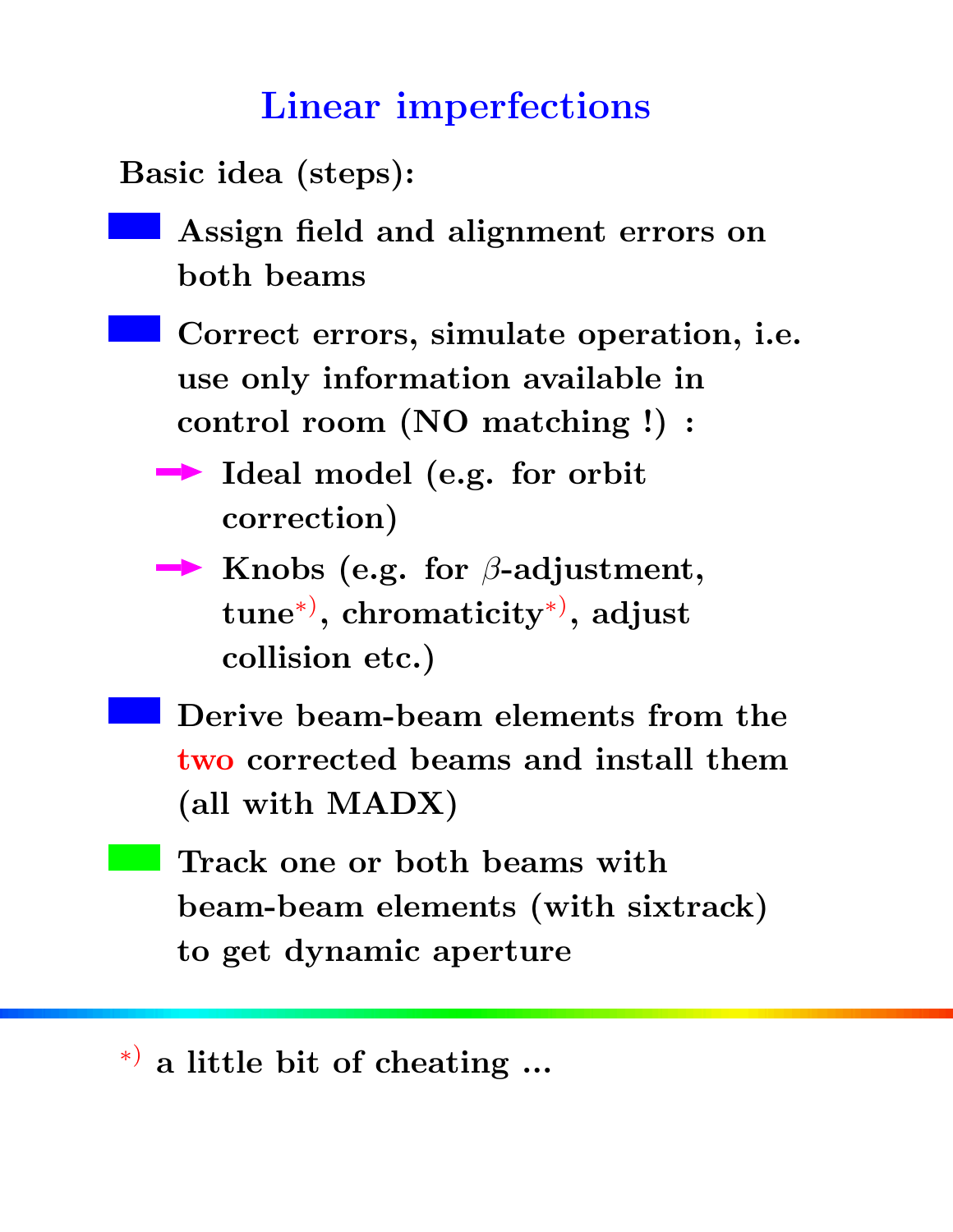# **The problem:**



- **Wipes out all errors !**
- **Wipes out all corrections !**
- **Must retain this feature, many users rely on that !**
- **Additional "features":**
- **Special treatment of correctors (a booby-trap even for well established MAD users...)**
- **Two beams (all operational, but should be used with care)**
- **Result: large re-write of several modules in MADX necessary**
- **Idea: try to invest in the future at the same time**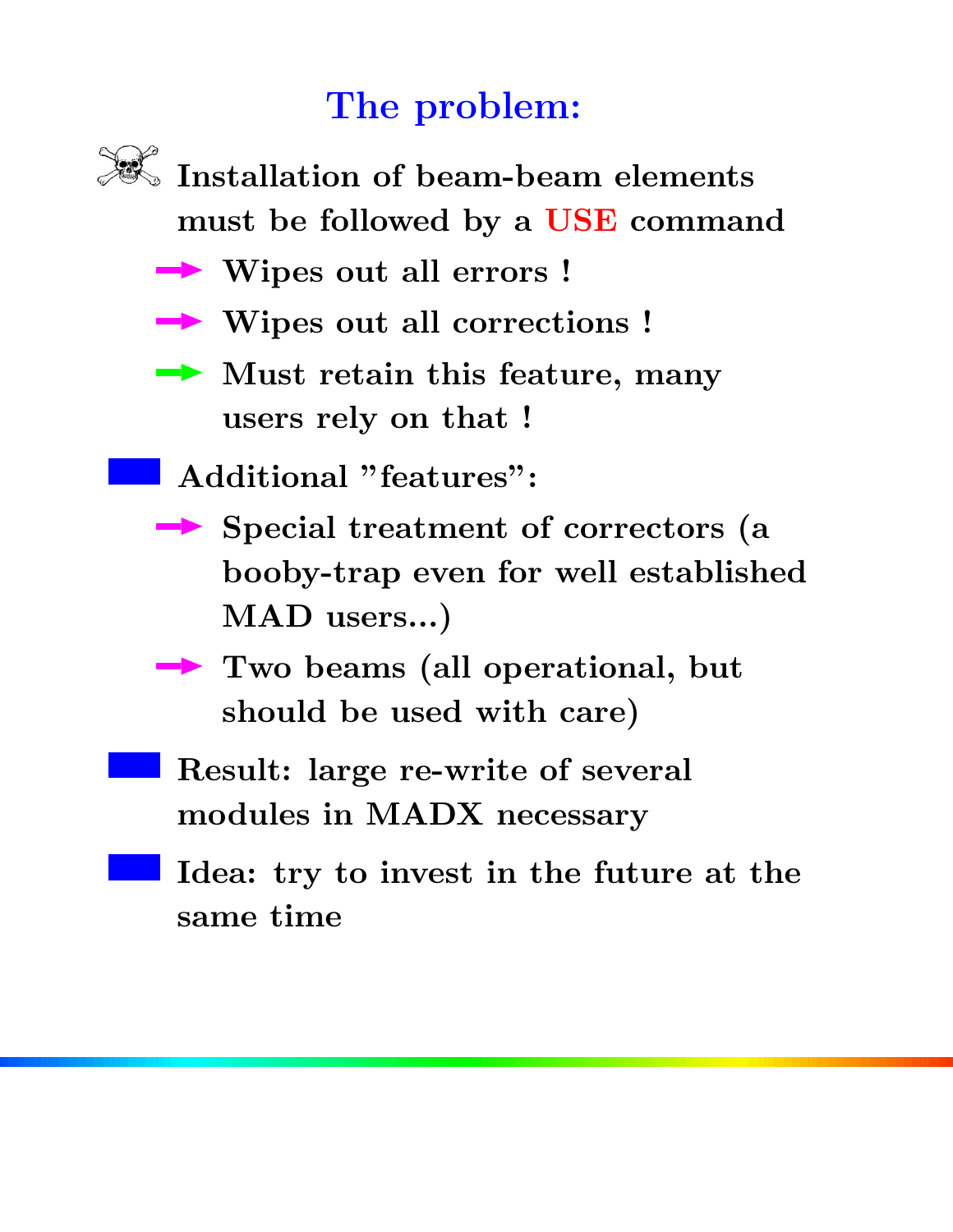# **The solution:**



- **Generic READ/WRITE of internal tables**
- **Possibility to have multiple tables of the same type (but different names)**
- **New commands to attach data from tables to sequence:**
- **► SETERR: attach errors directly to sequence, i.e. from ESAVE(d) tables (speed gain up to**  $\approx 10^4$ )
- **► SETCORR: attach corrector strength directly to orbit correctors in sequence, e.g. from external or internal tables, (was not possible before)**

**En passant: several "features" fixed**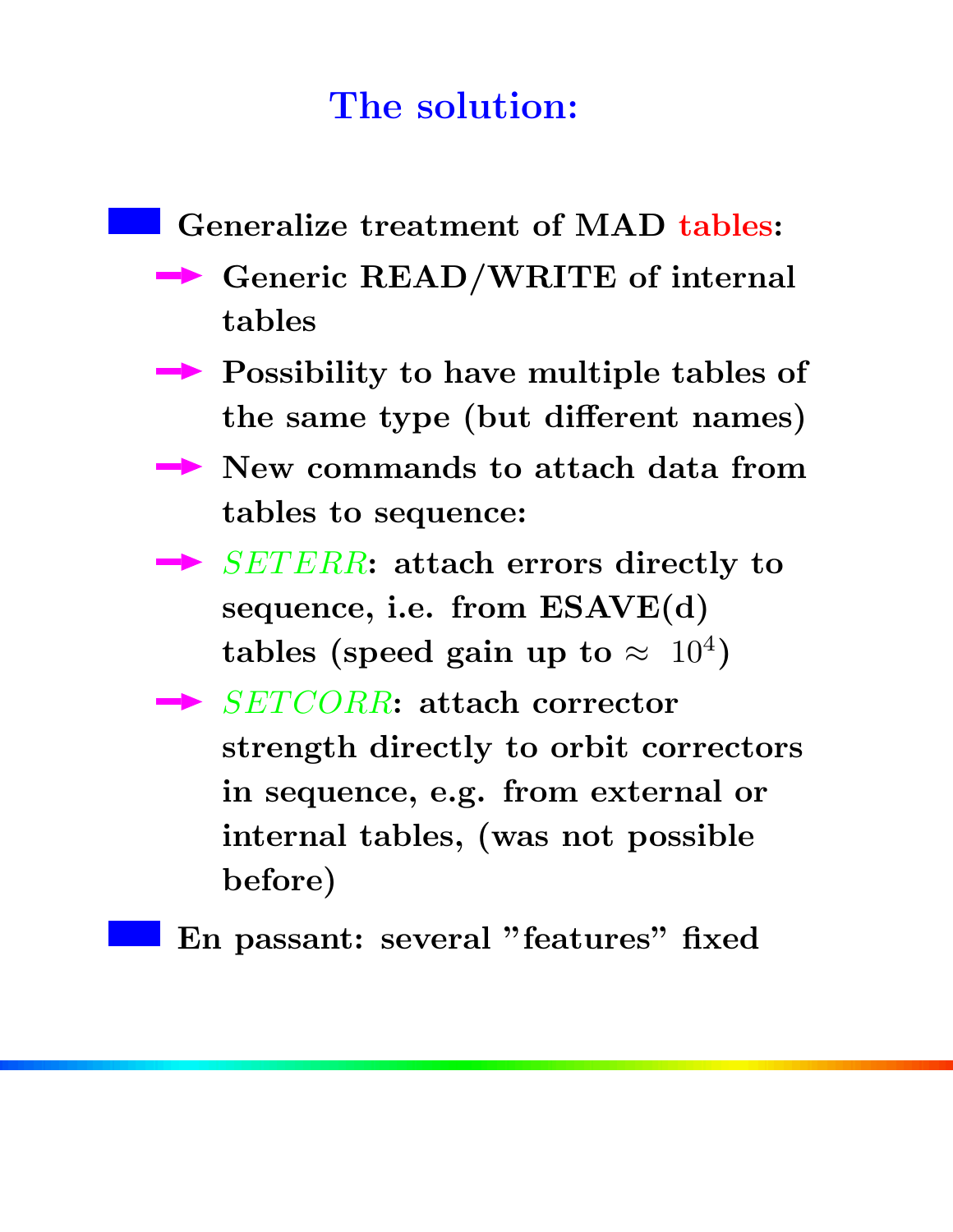### **Status of linear imperfections:**

- **MAD program is set up**
- **Use "private" version of MAD and optics version V6.4 (V6.5 has additional complications)**
	- **Errors as specified by optics team, further by A. Lombardi and L. Bottura**
		- **Still missing (needed): a few knobs, presently done "by hand" (e.g. collision adjustment)**
		- **Simple, just additional work**
		- **... but required for long tracking campaign**
	- **Still missing (if needed): coupling correction probably can use Stephane's module directly**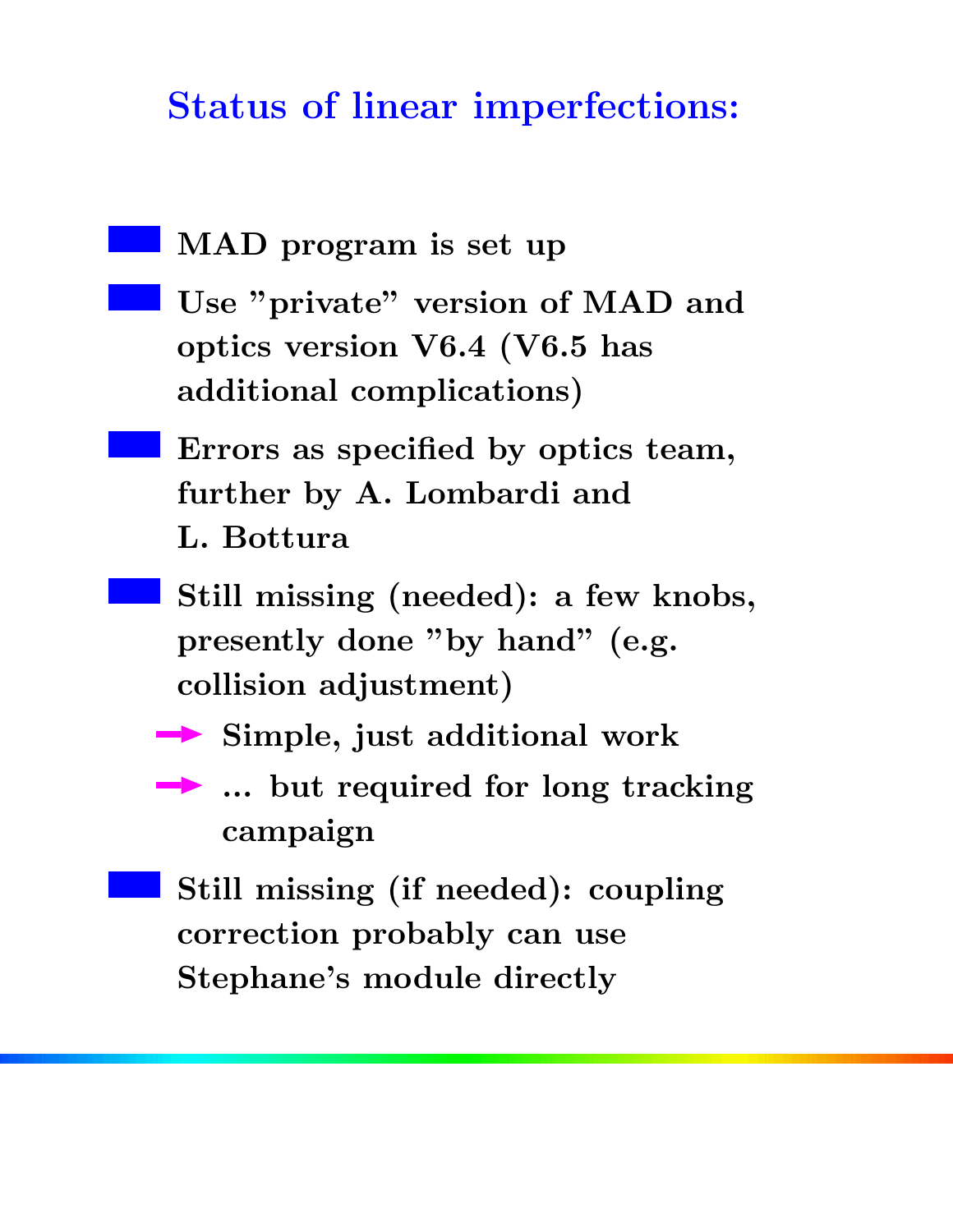#### **Status of linear imperfections:**

- **I studied sensitivity of footprints (in other words: separation of long range interactions) on quality of corrections ongoing (interrupted by CAS and other studies and activities)**
- **Hope to derive quantitative values for tolerances and if possible measurable quantities to allow operational correction facilities, i.e. a kind of quality factor for operators**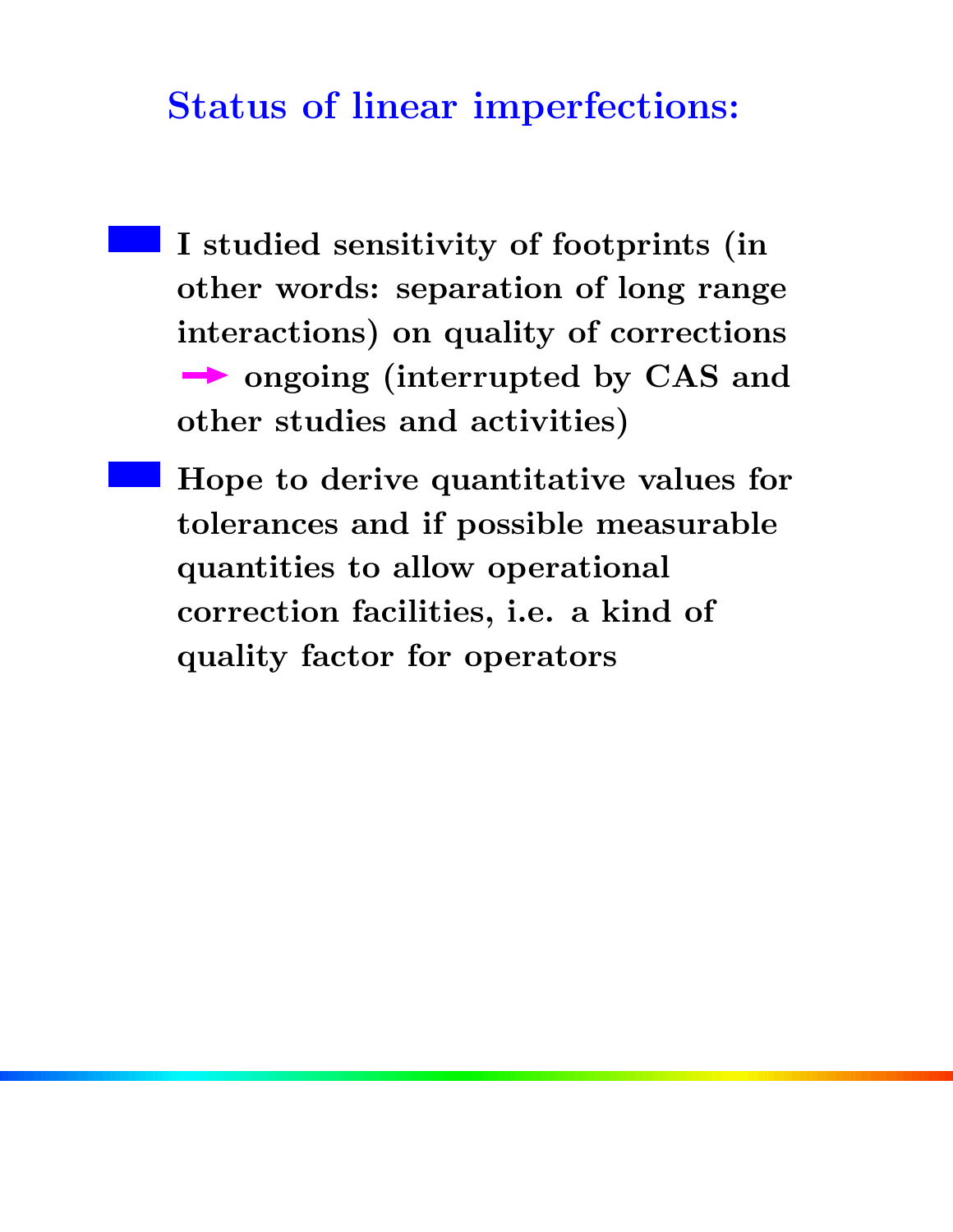### **Crossing schemes:**

- **Study dynamic aperture with beam-beam for different configurations:**
- **HH, HV and VV crossings**
- **Flexible filling patterns**
- **Nominal and PACMAN bunches**
- **Different integer tunes**
- **First with some simplifications:** 
	- **→ Optics version V6.4**
	- **→ Only two interactions points IP1 and IP5**
	- **No imperfections**
	- **Only nominal and extreme PACMAN bunches**
	- **Nominal, i.e. not self-consistent optical parameters**